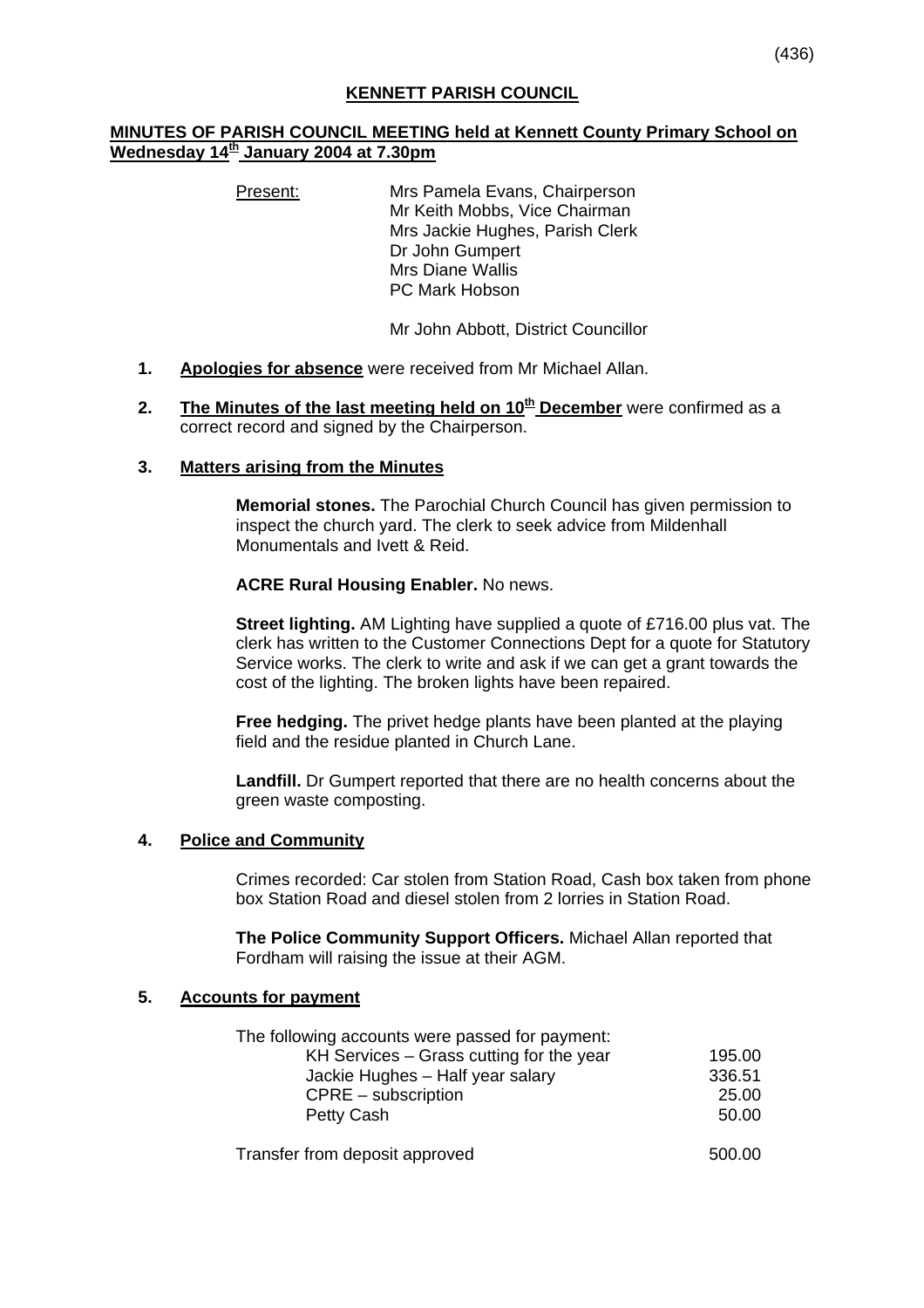| 6.                           | <b>Planning matters</b>                                                                                                                                          | (477)                    |
|------------------------------|------------------------------------------------------------------------------------------------------------------------------------------------------------------|--------------------------|
| 03/01140/FUL                 | Partial retrospective application for the construction<br>proposed spectator viewing area and 2no.<br>Οf<br>attenuation bunds. Wildtracks Offroad Activity Park. | Refused                  |
| 03/01351/LBC                 | Proposed internal alterations<br>Kennett End Cottage, Newmarket Road, Kennett.                                                                                   | No objections            |
| 7.                           | <b>Correspondence</b>                                                                                                                                            |                          |
| <b>Audit Comm</b>            | Comprehensive Performance assessment questionnaire                                                                                                               | Completed                |
| <b>Atkins</b>                | Highways Agency E Anglia leaflet Dec 03 - Feb 04                                                                                                                 | <b>Noted</b>             |
| <b>CALC</b>                  | Minutes, Bulletin various                                                                                                                                        | <b>Noted</b>             |
| Cambs CC                     | Highways review                                                                                                                                                  | <b>Noted</b>             |
| Cambs CC                     | Countryside & Rights of Way Act 2000                                                                                                                             | Noted                    |
| Cambs CC                     | <b>Budget 2004/5</b>                                                                                                                                             | <b>Noted</b>             |
| Cambs CC                     | <b>Changes to Local Bus Service</b>                                                                                                                              | <b>Noted</b>             |
| Cambs CC                     | Countryside Events Jan - Jun 2004                                                                                                                                | <b>Noted</b>             |
| <b>Cambs LAF</b>             | Fact sheet                                                                                                                                                       | <b>Noted</b>             |
| <b>Clerks &amp; Councils</b> | Magazine & Guide                                                                                                                                                 | <b>Noted</b>             |
| <b>CPRE</b>                  | <b>Rural matters</b>                                                                                                                                             | <b>Noted</b>             |
| Dee Jays                     | Sign painter                                                                                                                                                     | <b>Noted</b>             |
| <b>ECDC</b>                  | Register of Electors 2003/4                                                                                                                                      | File                     |
| <b>ECDC</b>                  | Declaration of Interest reminder                                                                                                                                 | Noted                    |
| <b>ECDC</b>                  | Benches for Open Spaces                                                                                                                                          | Noted see<br>$(1)$ below |
| <b>ECDC</b>                  | <b>Comprehensive Performance Assessment</b>                                                                                                                      | Completed                |
| <b>ECDC</b>                  | <b>Register of Electors</b>                                                                                                                                      | Filed                    |
| <b>ECDC</b>                  | Vision 21                                                                                                                                                        | Noted                    |
| Ely SOFA                     | Used furniture                                                                                                                                                   | Notice board             |
| <b>Flood Action</b>          | Newsletter                                                                                                                                                       | <b>Noted</b>             |
| <b>GO East</b>               | Renewable Energy Planning System                                                                                                                                 | <b>Noted</b>             |
| <b>HLEC</b>                  | Newsletter                                                                                                                                                       | Noted                    |
| Powergen                     | New energy supplier direct debit                                                                                                                                 | Completed                |